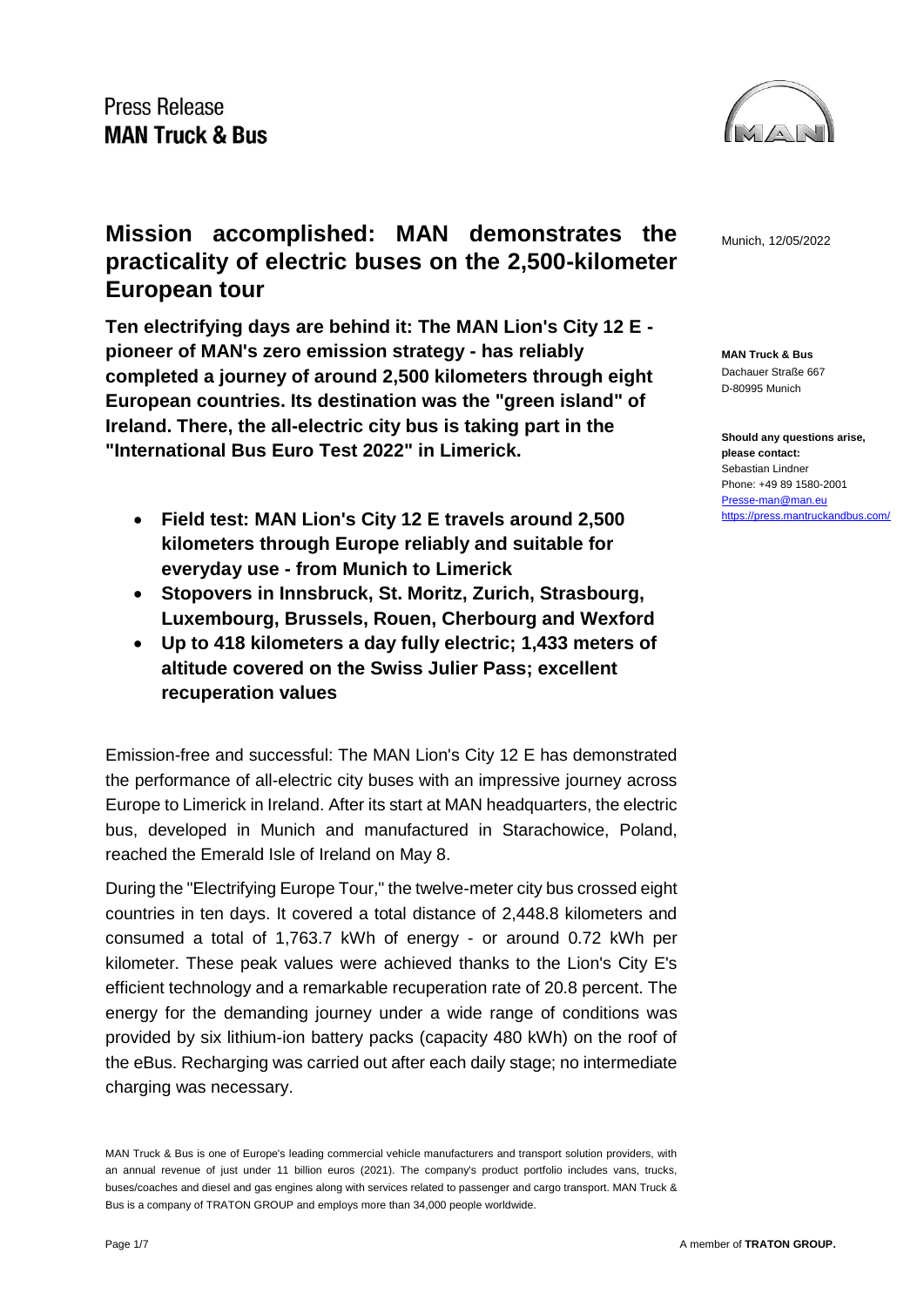

With blue and yellow design elements based on the colors of the Ukraine flag, the Lion's City E also set a sign for a peaceful Europe during the tour and on its arrival in Limerick, Ireland - fittingly on the 77th anniversary of the end of the second world war on May 8.

#### **Reliable technology, need to catch up on charging infrastructure**

"With the tour, our electric bus impressively demonstrates that it is already possible to travel throughout Europe without emissions, reliably and in a manner suitable for everyday use. To this end, our team visited urban metropolises, undertook many overland journeys with a wide variety of topographical conditions, and even crossed an Alpine pass," says Rudi Kuchta, Head of Business Unit Bus at MAN Truck & Bus, adding, "Our Lion's City E was always reliable and efficient on the road over the approximately 2,500 kilometers. However, the long-distance trip, which is atypical for a city bus, also presented a number of challenges, especially when it came to the topic of charging infrastructure."

The development of a charging infrastructure remains an essential factor for the transformation of the transportation industry. Political support is essential here. The TRATON Group, the parent company of MAN Truck & Bus, will also be making a contribution. The internationally active commercial vehicle company wants to help establish a high-performance charging network in Europe as part of a joint venture [\(Joint Venture Agreement High-](https://traton.com/en/newsroom/press_releases/press-release-16122021.html)[Performance Charging Network | TRATON\).](https://traton.com/en/newsroom/press_releases/press-release-16122021.html)

### **Travelogue: New territory for an electric bus**

On silent soles through the Alpine foothills: That was the motto of the first stage on April 28, covering 166 kilometers from Munich to Innsbruck. A route that many winter sports enthusiasts know well, but which was completely new territory for an electric bus. The route took the bus past lakes Kochelsee and Walchensee (800 meters above sea level), past Mittenwald surrounded by mountain peaks, through the charming Inn Valley and picturesque Tyrolean villages to the winter sports metropolis with the famous Bergisel ski jump, traditional stop of the Four Hills Tournament. On the very first day, the MAN Lion's City 12 E repeatedly demonstrated its outstanding ability to recharge the battery through brake energy recuperation. The maximum recuperation capacity of the bus is around 50 percent.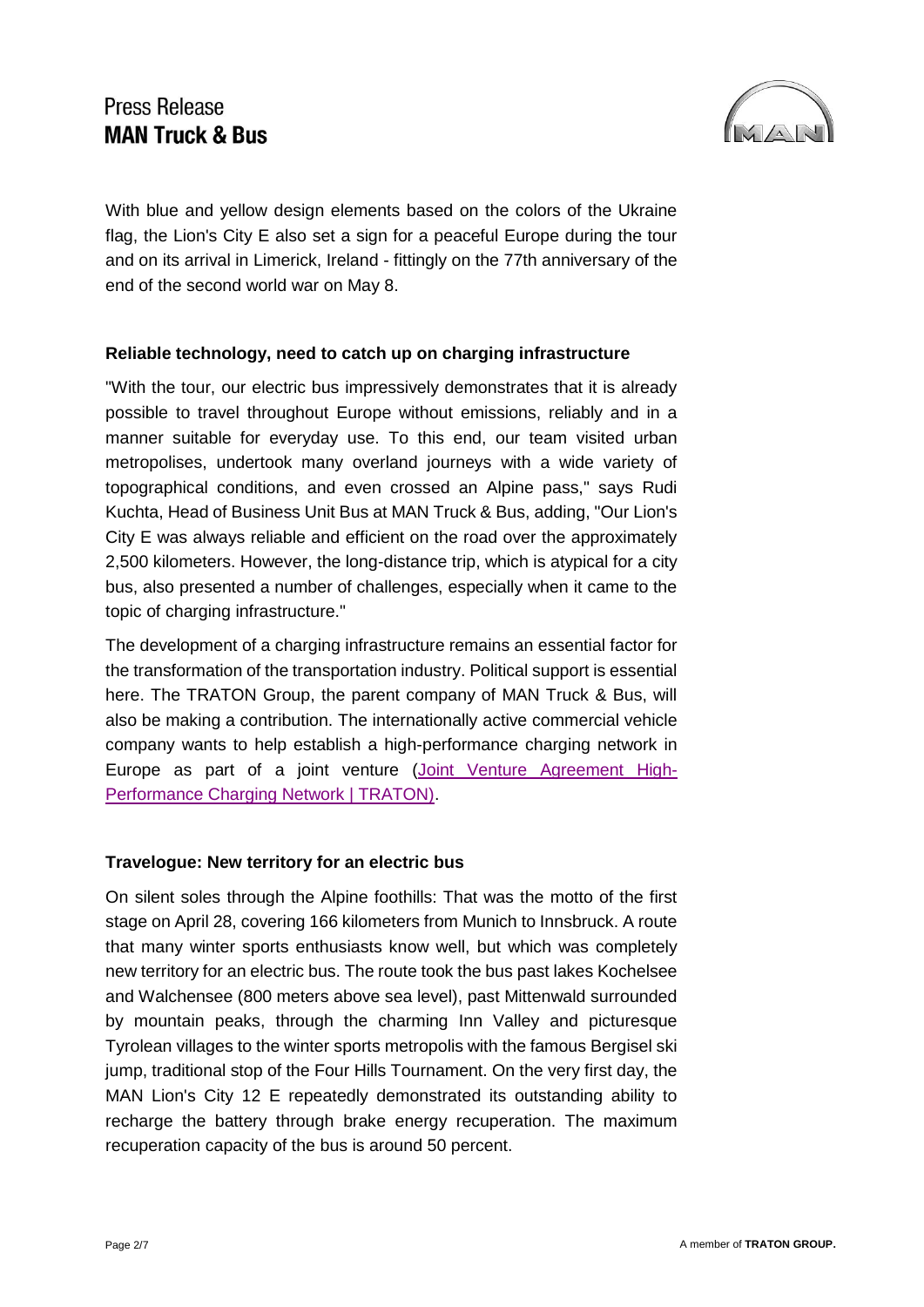

The second day of the tour involved climbing a whopping 1,248 meters in altitude. The destination of the 208-kilometer stage was the noble Swiss winter sports resort of St. Moritz, which hosted the Winter Olympics in 1928 and 1948 and attracts a quarter of a million vacationers every year. Large parts of the route ran along the mighty 517-kilometer-long Inn River, whose hydroelectric power plants generate several billion kilowatt hours of energy every year.

#### **On the pass over the Alps**

The highlight of the 3rd stage from St. Moritz to Zurich was the Julier Pass with its crest 2,284 meters above sea level. The MAN Lion's City E also mastered the demanding pass road with an altitude difference of 1,433 meters, serpentines, hairpin curves and rapid climbs with ease at minus 1 degree Celsius and gusty winds. No wonder, since during its development it was subjected to various endurance tests at extreme temperatures in the Arctic Circle and in the Spanish Sierra Nevada. At the end of the stage, which also led through the Principality of Liechtenstein, which is only 161 square kilometers in size, 56.4 percent battery capacity was still left after 274.6 kilometers.

The day's schedule for the fourth stage from Zurich to Strasbourg through picturesque Alsace included a visit to the European Parliament. And for good reason: This is where the climate targets in Europe are intensively discussed and decided. Sustainability is also an important pillar of MAN's corporate strategy: by 2030, the fleet emissions of the trucks, buses, and vans sold are to be reduced by 28 percent. This is why MAN joined the Science Based Targets initiative (SBTi) in 2021, a partnership between the CDP (Carbon Disclosure Project), the United Nations Global Compact, the World Resources Institute (WRI), and the World Wide Fund for Nature (WWF).

From Strasbourg to Luxembourg it went on day five. Serpentine driving through the Vosges mountains, a cultural detour to beautiful Metz and past the gigantic Rosières solar park near the French town of Rosières-en-Haye - these were the highlights during the journey of the all-electric city bus. The open-space photovoltaic plant covers 367 hectares and has a rated output of 115 megawatts. Formerly a military airfield, the site is now home to more than 1.4 million solar modules. By then, the MAN Lion's City 12 E had already covered 1,264.7 kilometers and consumed exactly 949.6 kilowatt hours at an average speed of 35.1 km/h.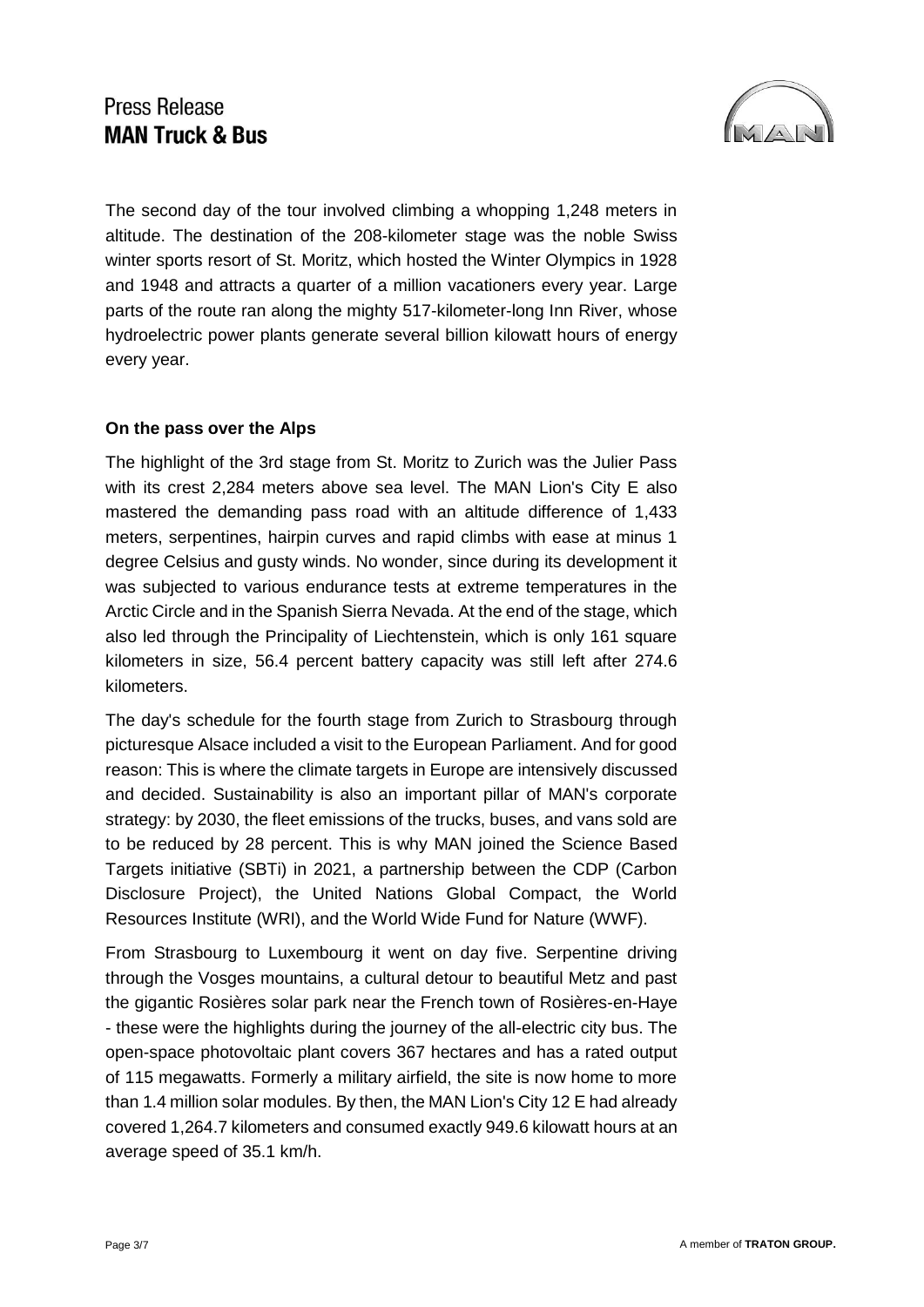

#### **Brussels: A foretaste of the next "Busworld"**

The sixth day of the "Electrifying Europe Tour" led to Brussels and provided a glimpse into the future. After a two-year break from Corona, Belgium's metropolis will once again host "Busworld," the world's most important bus trade show, in the fall of 2023. In 2019, the MAN Lion's City E celebrated its trade show premiere in Brussels. Next year, electromobility will again be a focus. The 267.9-kilometer route to the Belgian capital took the bus past the impressive Esch-sur-Sûre dam (Luxembourg), a huge wind farm near Sainte-Ode (on the Belgian side in the border triangle with Luxembourg and France), and the town of Dinant in Belgium with its imposing citadel, among other places. The town is the birthplace of Adolphe Sax, the inventor of the saxophone.

Perhaps the greatest challenge awaited them on day seven of the great European tour: more than 400 kilometers had to be covered on the way from Brussels to Rouen in France, where the freedom fighter Joan of Arc was burned at the stake in 1431. A bizarre feature: at one point on the 20.9 kilometer-long Canal du Centre in Belgium, the water flows over the road! The beam canal bridge was built between 1998 and 2002 at a cost of 248 million euros, is 498 meters long and can carry 80,000 tons of water. On this day, too, the MAN Lion's City E mastered all the hurdles: After 417.9 kilometers, 24 percent battery capacity was still left.

### **A strong team is needed: Ferry defective, charging infrastructure on strike**

Anyone can do it the easy way, but finding solutions spontaneously is not everyone's cup of tea. Instead of traveling on a car ferry, which was cancelled at short notice, the two-axle, 12-meter-long electric bus from MAN sailed on a freight ferry from Cherbourg to Rosslare in Ireland on the eighth day. The rest of the team took a detour of around 500 kilometers via Brittany and a replacement ferry to Cork to pick up the eBus again the following day. Even the striking charging infrastructure in Rouen did not upset the crew: there was a replacement at a public charging station in front of a discount grocery store. Conclusion after more than 2,200 kilometers: The vehicle technology works reliably, the bus still runs like clockwork. Despite many topographical challenges, or longer stretches of full throttle at a sealed 84 km/h on the highway and an official stated range of 350 kilometers, no intermediate charging was required on any day trip. The main reasons: the high battery capacity on the vehicle roof, the efficient technology and excellent recuperation values of the MAN Lion's City 12 E.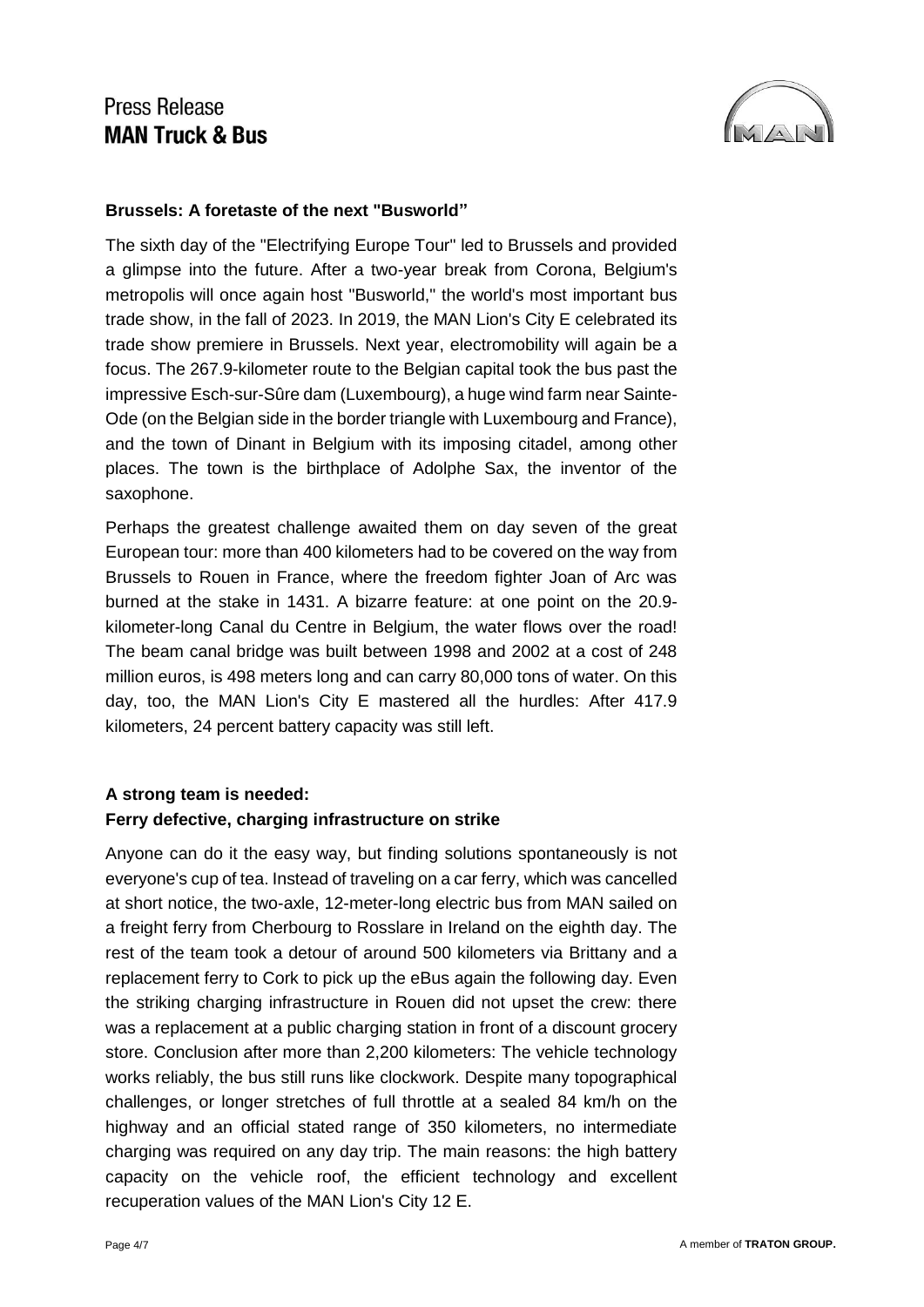

Then the Emerald Isle was reached. After the big reunion of team and bus including driver at the ferry port of Rosslare, the 9th stage was a short stretch with some photo and film stops to Wexford. And finally it was time for the MAN Lion's City E: Limerick, here we come! Across the breathtaking natural beauty of Ireland, a true road trip paradise. Almost 2,500 kilometers and numerous adventures lay behind the electric bus when its successful tour came to an end in Limerick.

All daily reports, technical articles and interviews on the subject of electromobility, as well as numerous picture galleries and videos on the "Electrifying Europe Tour" can be found at:<https://go.man/roadtrip>

#### **Total values of the MAN eBus Tour:**

Total distance 2448.8 km Total energy consumption 1763.7 kWh Total average speed 41.0 km/h Total recuperation rate 20.8%

### **Daily values of the individual tour stages:**

Day 1: Munich - Innsbruck Distance 166.0 km Energy consumption 125.7 kWh Average speed 31.4 km/h Recuperation rate 26.3

Day 2: Innsbruck - St. Moritz Distance 207.9 km Energy consumption 236.0 kWh Average speed 30.2 km/h Recuperation rate 13.5

Day 3: St. Moritz - Zurich Distance 274.6 km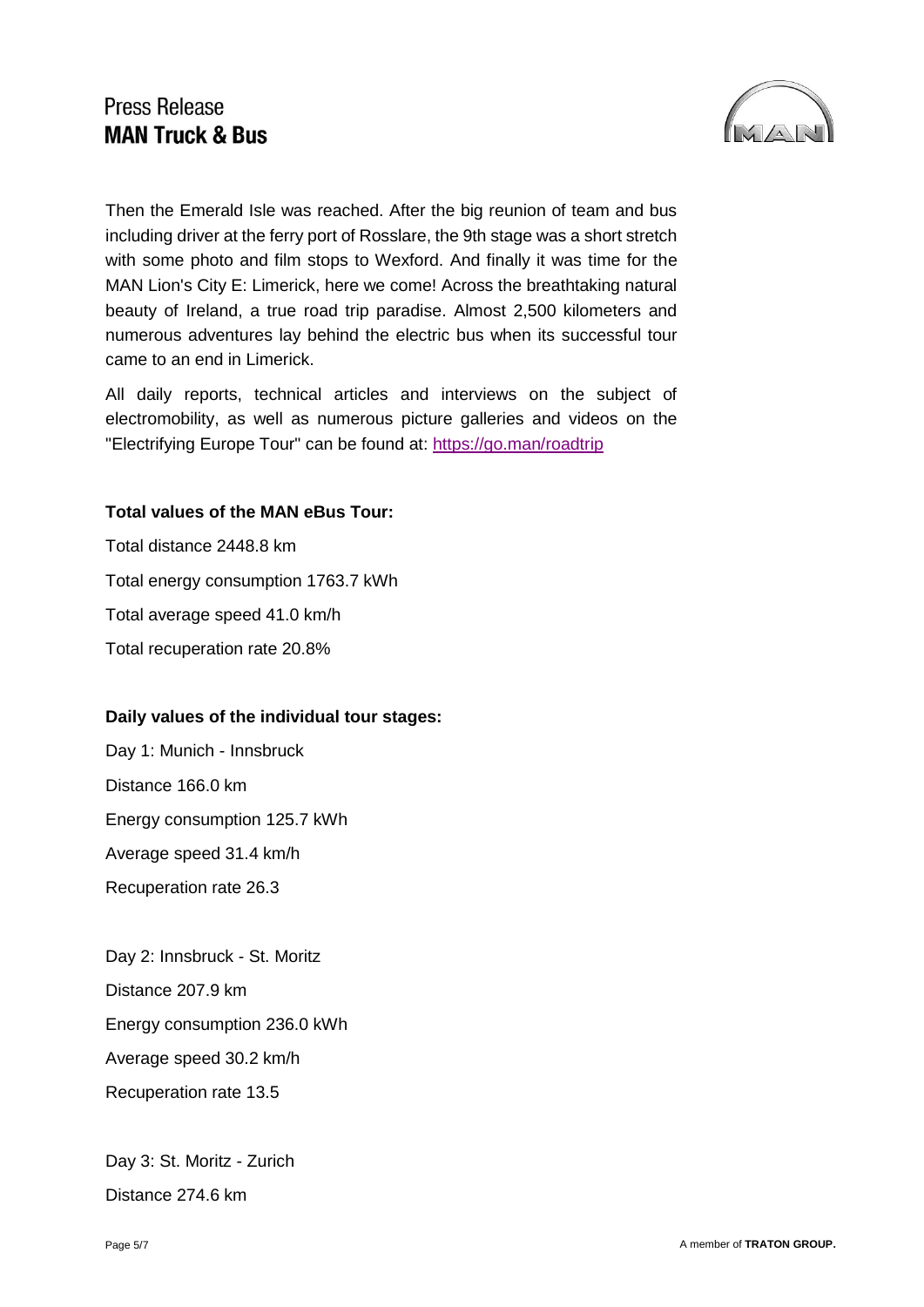

Energy consumption 162.5 kWh Average speed 31.9 km/h Recuperation rate 38.5

Day 4: Zurich - Strasbourg Distance 273.2 km Energy consumption 175.8 kWh Average speed 26.4 km/h Recuperation rate 14.0

Day 5: Strasbourg - Luxembourg Distance 343.0 km Energy consumption 249.6 kWh Average speed 49.4 km/h Recuperation rate 16.8

Day 6: Luxembourg - Brussels Distance 267.9 km Energy consumption 183.6 kWh Average speed 43.5 km/h Recuperation rate 30.7

Day 7: Brussels - Rouen Distance 417.9 km Energy consumption 281.7 kWh Average speed 42.7 km/h Recuperation rate 15.2

Day 8: Rouen - Cherbourg Distance 258.1 km